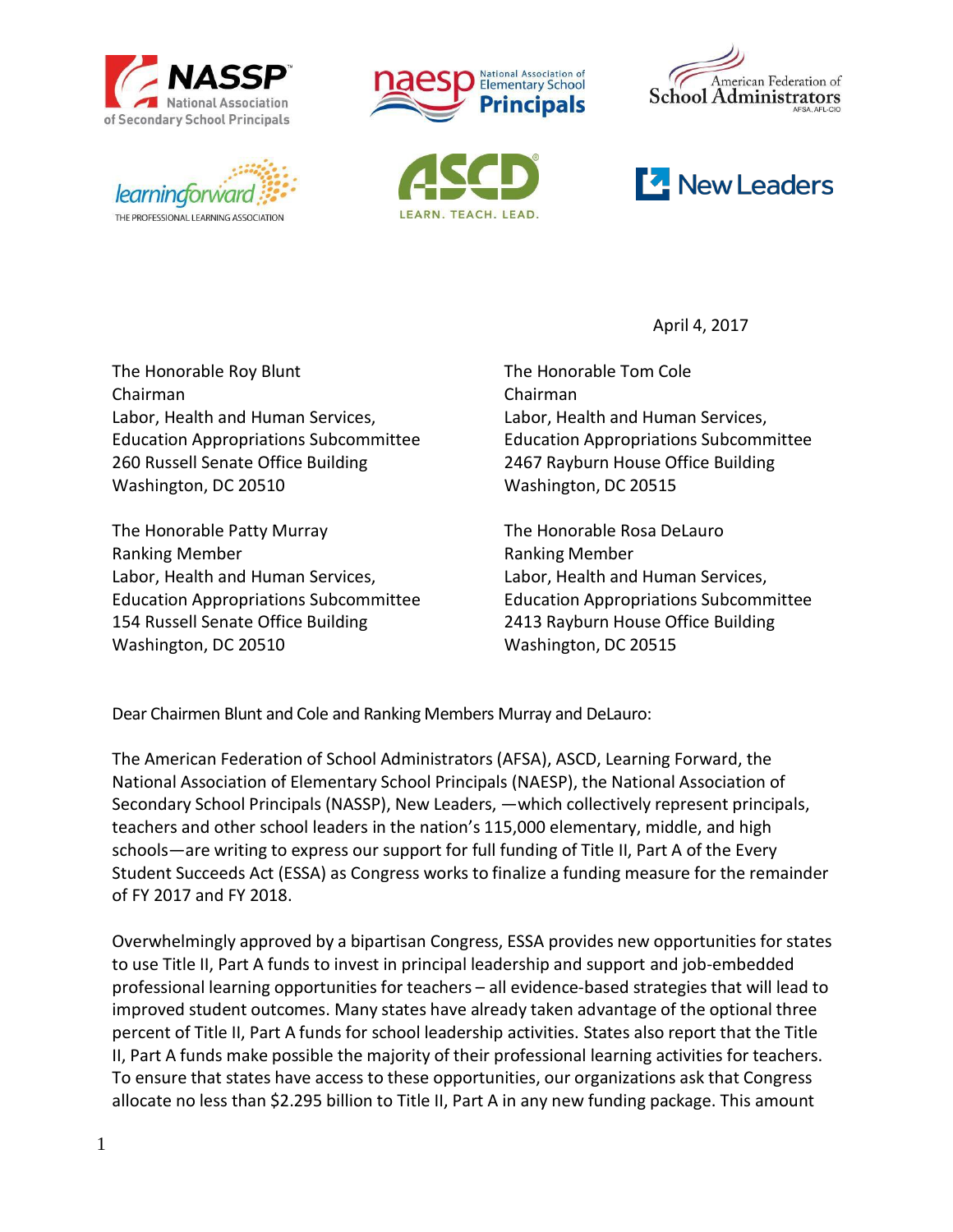represents what was originally authorized for Title II, Part A under ESSA, and is still below presequestration funding levels.

Research has proven that effective school leadership is second only to direct classroom instruction as a factor in raising student achievement. Given the unique role that principals play in ensuring that our nation's students have a high-quality learning experience through high school in order to be college and career ready, principals must be afforded the necessary opportunities for professional learning and growth as they work to improve teaching and learning in all schools. Title II, Part A grants principals these opportunities, as it provides formula funding to states for the purpose of preparing, training, recruiting, and retaining highquality teachers, principals, assistant principals, and other school leaders. Additionally, these funds can be used for reforming school leader preparation programs; modifying evaluation systems; and developing school leader residency, induction, and mentoring programs.

We are extremely disappointed by President Trump's decision to eliminate funding entirely for Title II, Part A in the initial fiscal year 2018 budget proposal to Congress. Our organizations urge you to instead provide the full funding level authorized for Title II, Part A in ESSA. Over the past two years, there has been considerable recognition at the state and local levels of the need to provide a greater investment in the recruitment and retention of effective principals and professional learning systems for teachers. This is demonstrated in the current state ESSA plans that are being drafted, but without any Title II funding, states and districts will not be able to execute plans that strive to support effective educators as they implement the new law. Congress must give states the necessary resources to invest in principals and help our nation's schools and students succeed by funding Title II, Part A at no less than \$2.295 billion for fiscal year 2017 and fiscal year 2018.

Thank you for your consideration of this request, and we hope we can count on your support.

## **National Organizations**

AASA The School Superintendents Association American Council on the Teaching of Foreign Languages American Federation of School Administrators ASCD ASPIRA Association, Inc. Association of Educational Service Agencies Association of School Business Officials International Autism National Committee Center for Law and Education Clearinghouse on Women's Issues Council for Exceptional Children ECET2ADK Planning Committee EDGE Educators 4 Excellence Feminist Majority Foundation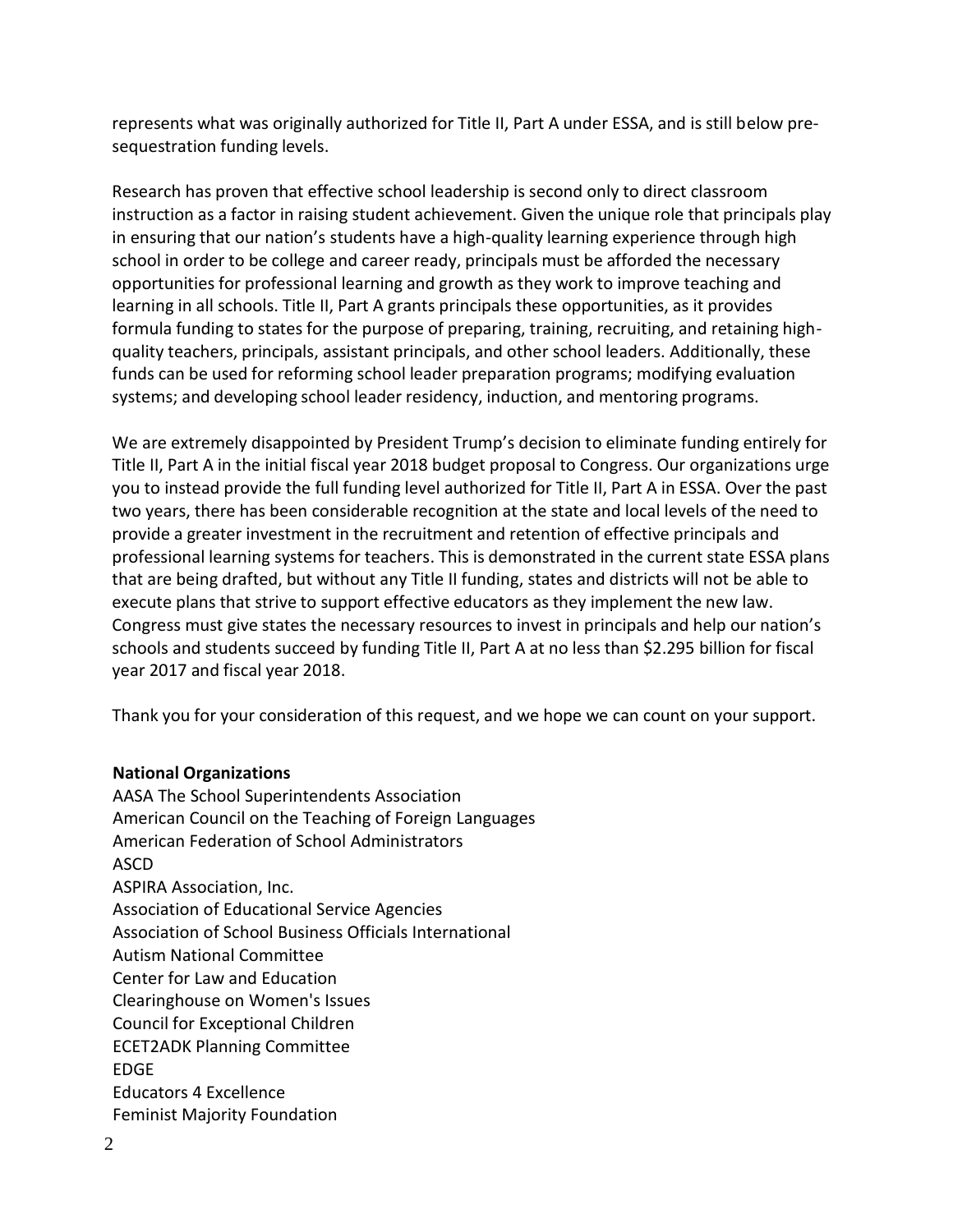First Focus Generation Schools Network Hope Street Group Kappa Delta Pi Leading Educators Learning Forward Lions Clubs International Magnet Schools of America National Association for the Education of Young Children National Association of Elementary School Principals National Association of Secondary School Principals National Board for Professional Teaching Standards National Center for Learning Disabilities National Council of Teachers of English National Disability Rights Network National Forum to Accelerate Middle-Grades Reform National Network of State Teachers of the Year National PTA New Leaders National Rural Education Association New Teacher Center NYC Leadership Academy PDK International Public Advocacy for Kids Scholastic Inc. SHAPE America Students for Education Reform TASH Teach For America Teach Plus TNTP University Council for Educational Administration

## **State Organizations**

Southern Poverty Law Center AL, GA, MS, FL, LA Alabama Association of Elementary School Administrators Alabama Alabama Association of Secondary School Principals **Alabama** Alabama Alaska Association of Elementary School Principals **Alaska** Alaska Alaska ASCD Alaska Alaska Council of School Administrators and all all the Alaska Alaska Arizona School Administrators Arizona Arizona Arizona Arizona Arkansas ASCD Arkansas Arkansas Association of Elementary School Principals **Arkansas** Arkansas Arkansas Association of Educational Administrators **Arkansas** Arkansas Arkansas Association of Secondary School Principals **Arkansas** Arkansas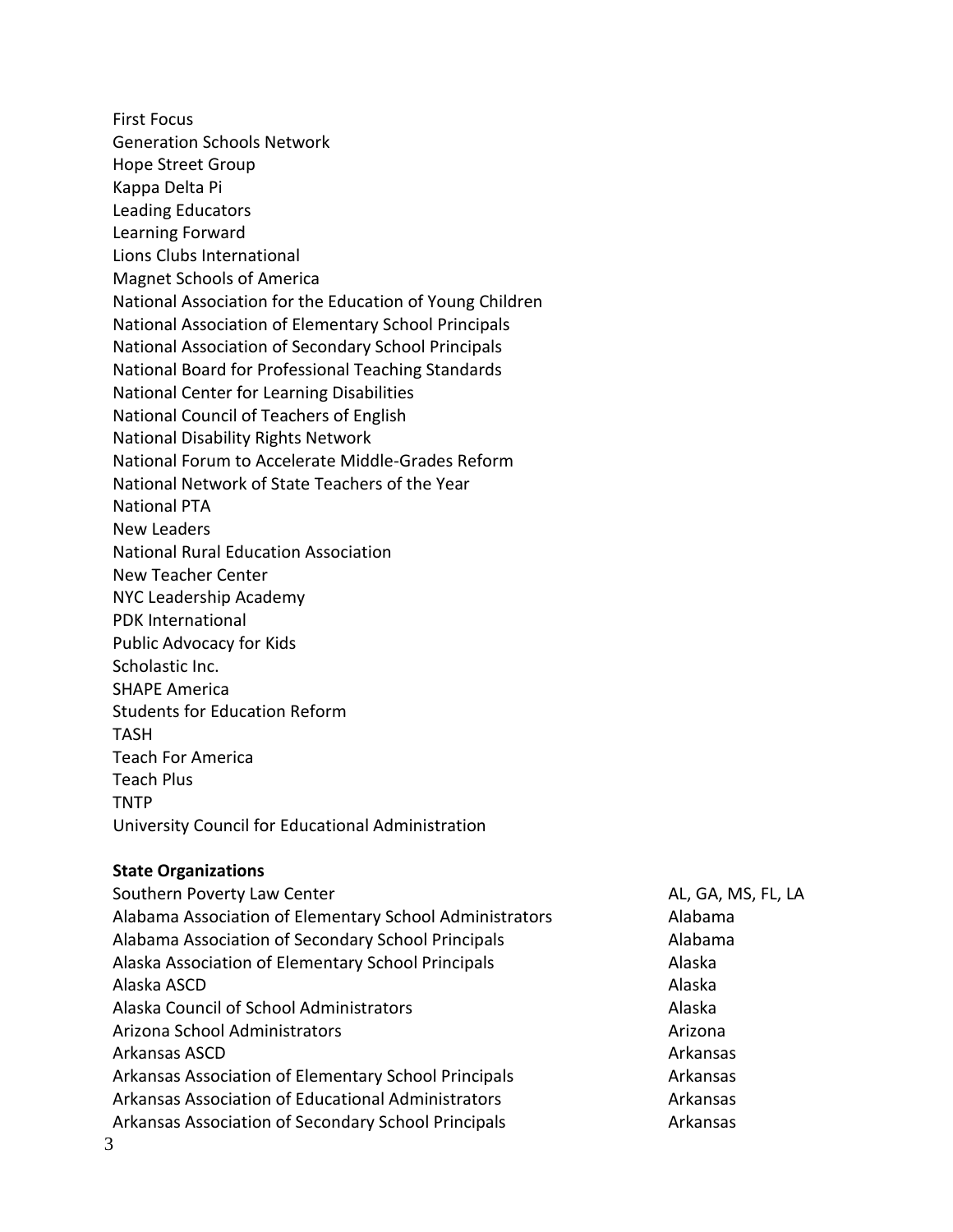Project KnuckleHead California Association of California School Administrators Theorem California United Administrators of Oakland Schools **California** California United Administrators of San Francisco, Emeritus California Colorado Association of School Executives Colorado Connecticut Association of Schools Connecticut Putnam Administrators Group Connecticut South Windsor Administrators Association Connecticut Thompson Association of School Administrators Connecticut Coventry Administration Association Connecticut The Hartford Principals' and Supervisors' Association Connecticut School Administrators Association of New Haven Connecticut DC Council of School Officers **District of Columbia** District of Columbia District of Columbia Association of Secondary School Principals District of Columbia Florida Association of Elementary and Middle School Principals Florida Florida Association of Secondary School Principals Florida Florida Georgia Association of Elementary School Principals Georgia Georgia Association of Secondary School Principals Georgia Hawaii Association of Secondary School Principals **Hawaii** Hawaii Idaho Association of School Administrators **Idaho** Idaho Chicago Principals & Administrators Association Illinois **Illinois Principals Association Illinois Illinois Illinois** Golden Apple Foundation **Illinois** Illinois Indiana Association of School Principals Indiana Indiana School Administrators of Iowa **Iowa** Iowa Iowa Iowa ASCD Iowa Kansas Association of Secondary School Principals Kansas Kansas Kentucky Association of Elementary School Principals Kentucky Kentucky Association of Secondary School Principals Kentucky Kentucky Louisiana Association of Principals Louisiana Maine Principals' Association and Maine Maine Maine Maine Maine Maryland Association of Elementary School Principals Maryland Maryland Association of Secondary School Principals Maryland Public School Administrators & Supervisors Association of Baltimore City **Maryland** Howard County Administrators Association Maryland Association of Supervisory & Administrative School Personnel Maryland Massachusetts Secondary School Administrators Association Massachusetts Boston Association of School Administrators & Supervisors Massachusetts Michigan Association of Secondary School Principals **Michigan** Michigan Minnesota Elementary School Principals' Association Minnesota Minnesota Minnesota Association of Secondary School Principals Minnesota Missouri Association of Elementary School Principals Missouri Missouri Association of Secondary School Principals Missouri Missouri Missouri ASCD Missouri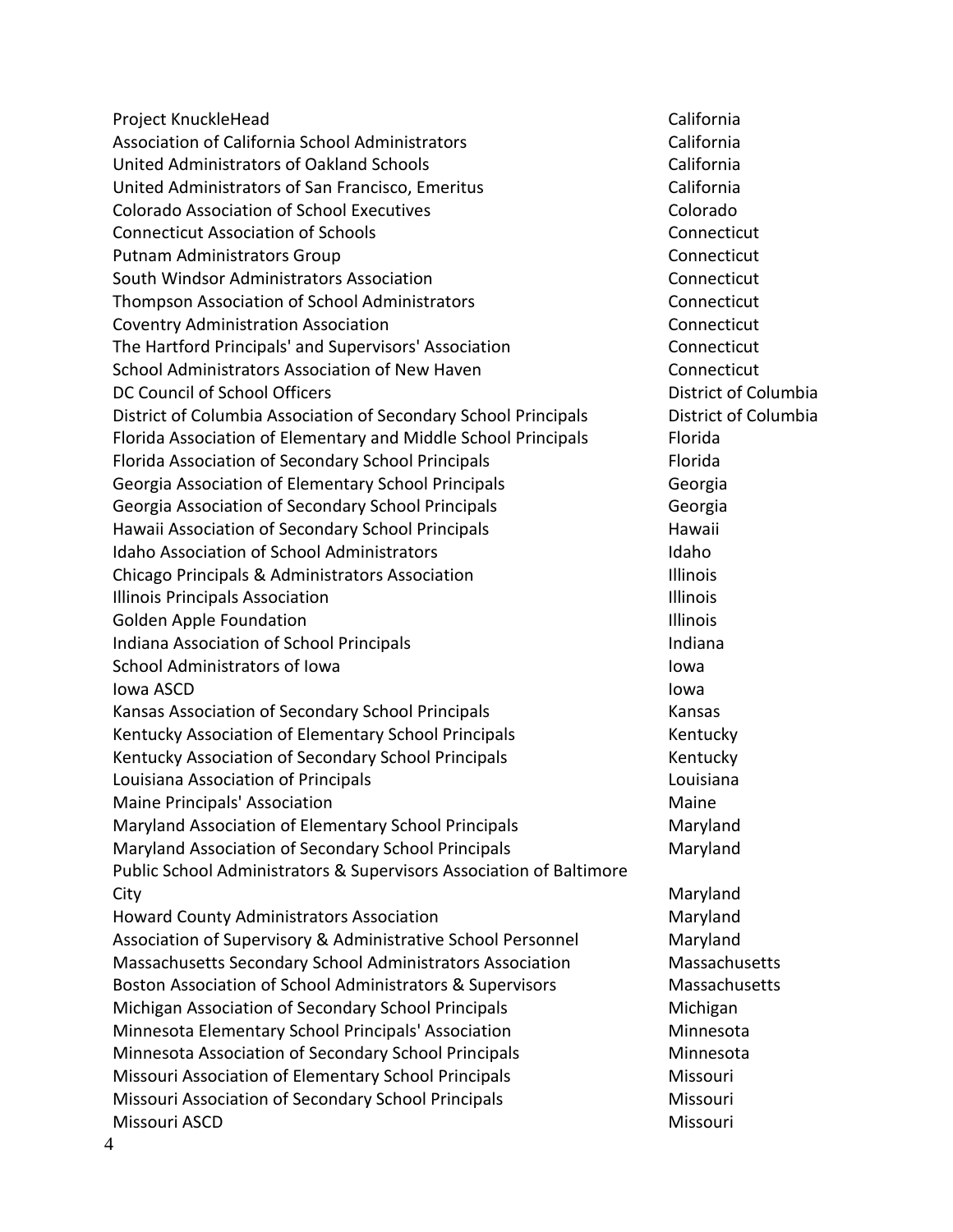Administrators Association of the St. Louis Public Schools Missouri School Administrators of Montana Montana Montana Montana Montana Association of Elementary and Middle School Principals Montana Montana Association of Secondary School Principals **Montana** Montana Montana Association of School Superintendents Montana Montana Montana Association of County School Superintendents Montana Montana Council of Administrators of Special Education Montana Montana Educational Technologists Association Montana Montana Nebraska ASCD Nebraska Nevada Association of School Administrators Nevada Nevada Association of School Superintendents Nevada Secondary School Principal's Association of Nevada Nevada New Jersey Principals and Supervisors Association New Jersey New Jersey ASCD **New Jersey ASCD** City Association of Supervisors and Administrators The Mew Jersey New Mexico Association of Elementary School Principals New Mexico New Mexico Association of Secondary School Principals New Mexico Council of School Supervisors & Administrators New York New York Educator Voice Fellowship New York New York School Administrators Association of New York State New York School Administrators Association of New York New York State ASCD New York Yonkers Council of Administrators New York New York Buffalo Council of Supervisors & Administrators New York NYC Leadership Academy New York New York Profound Gentlemen North Carolina North Carolina ASCD North Carolina North Carolina Principals and Assistant Principals' Association North Carolina North Dakota Association of Secondary School Principals North Dakota North Dakota Council of Educational Leaders North Dakota North Dakota Ohio Association of Elementary School Administrators Ohio Ohio Association of Secondary School Administrators Ohio Ohio ASCD Ohio Oklahoma Association for Secondary School Principals Oklahoma Oklahoma Association of Elementary School Principals Oklahoma Confederation of Oregon School Administrators Oregon Pennsylvania Principals Association **Pennsylvania** Pennsylvania Rhode Island Association of School Principals **Rhode Island** Rhode Island South Carolina Association of School Administrators South Carolina South Carolina South Dakota Association of Secondary School Principals South Dakota Tennessee Principals Association Tennessee Tennessee ASCD Tennessee Tennessee Association of Secondary School Principals Tennessee Texas ASCD **Texas ASCD** Texas Association of Secondary School Principals Texas Texas Elementary Principals and Supervisors Association Texas